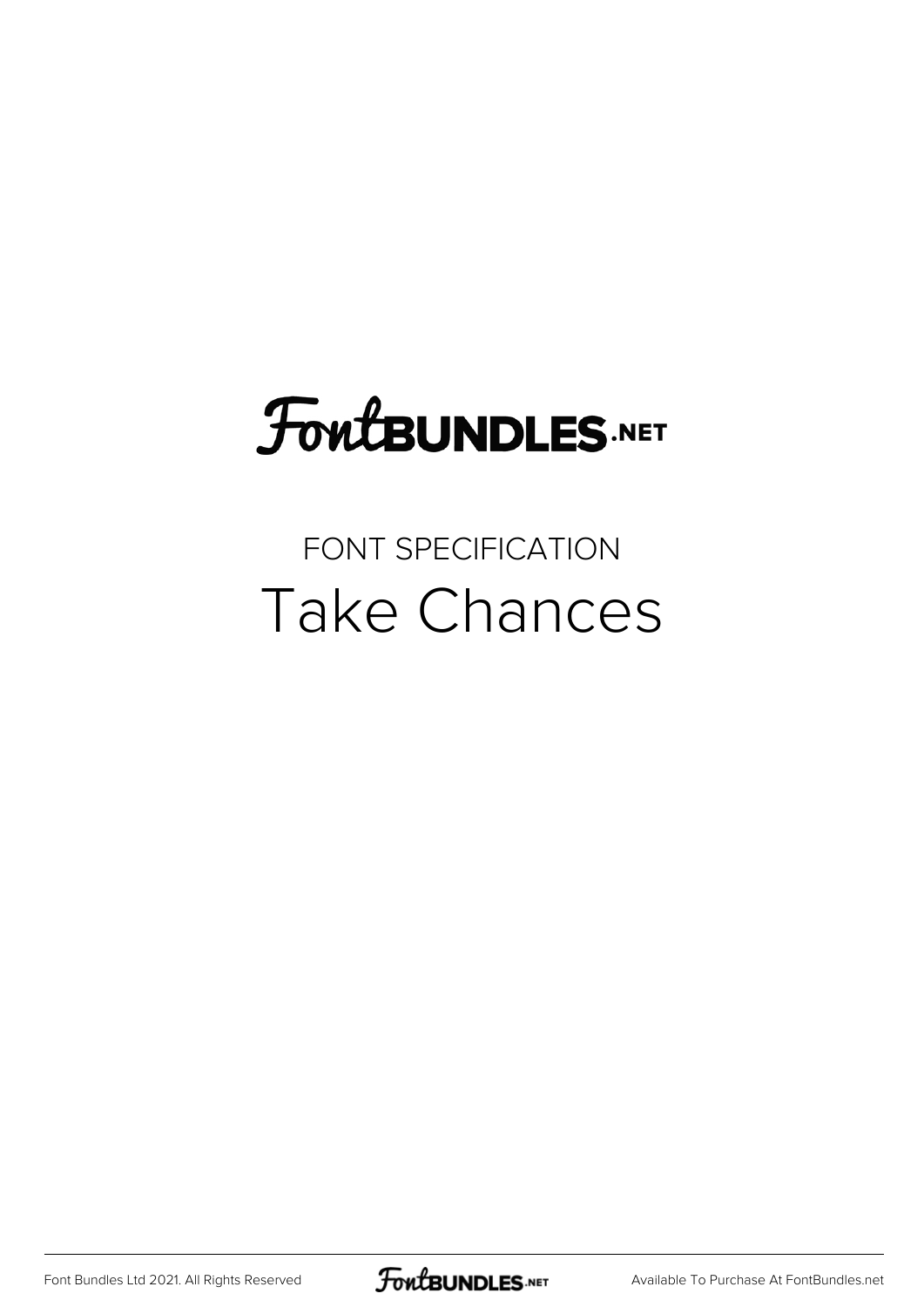#### Take Chances - Regular

**Uppercase Characters** 

## ABCDEFGHIJKLMNOPQRSTUVW  $XYZ$

Lowercase Characters

# ABCDEFGHIJKLMNOPQRSTUVW  $XYZ$

**Numbers** 

### 0123456789

Punctuation and Symbols

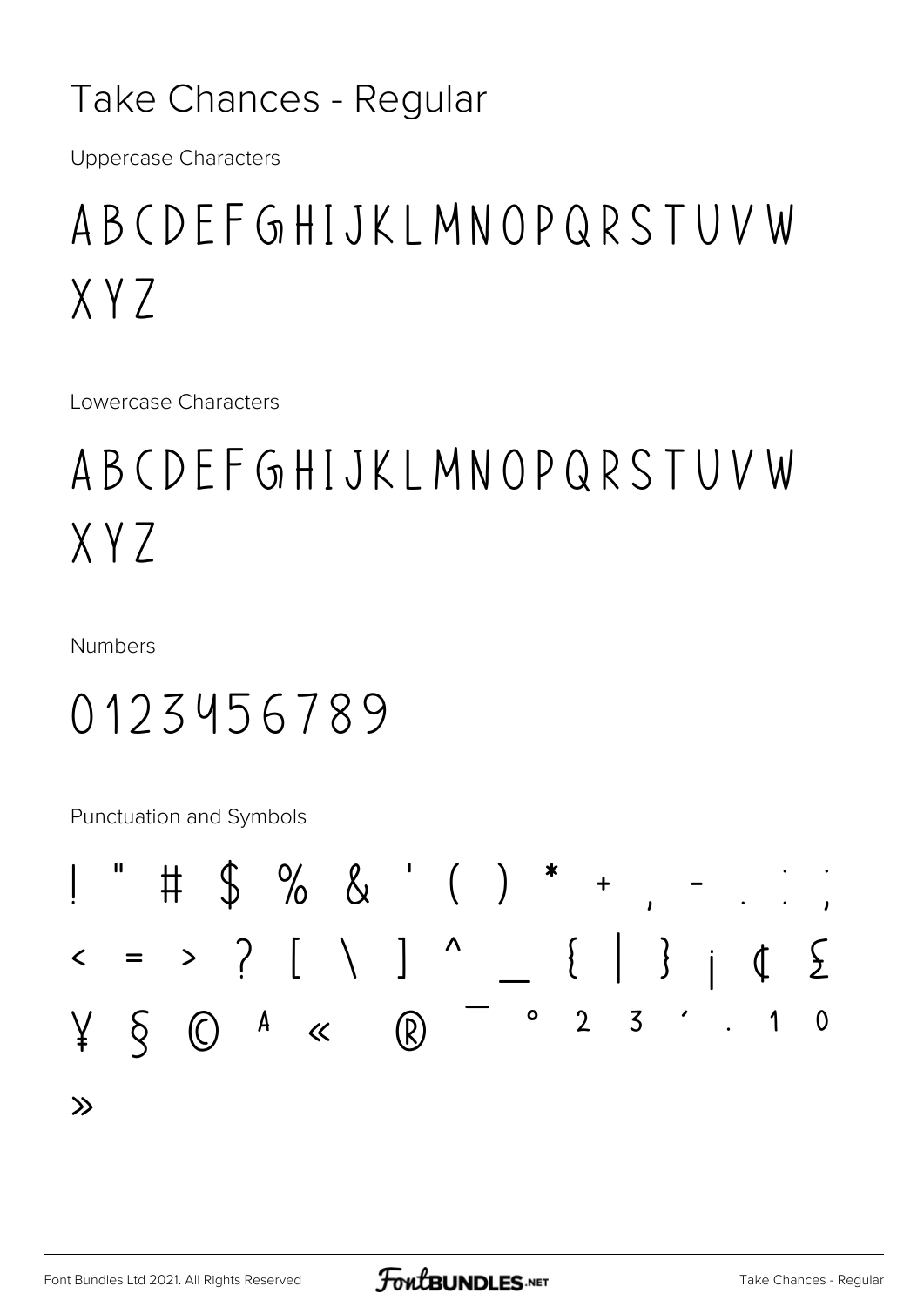All Other Glyphs